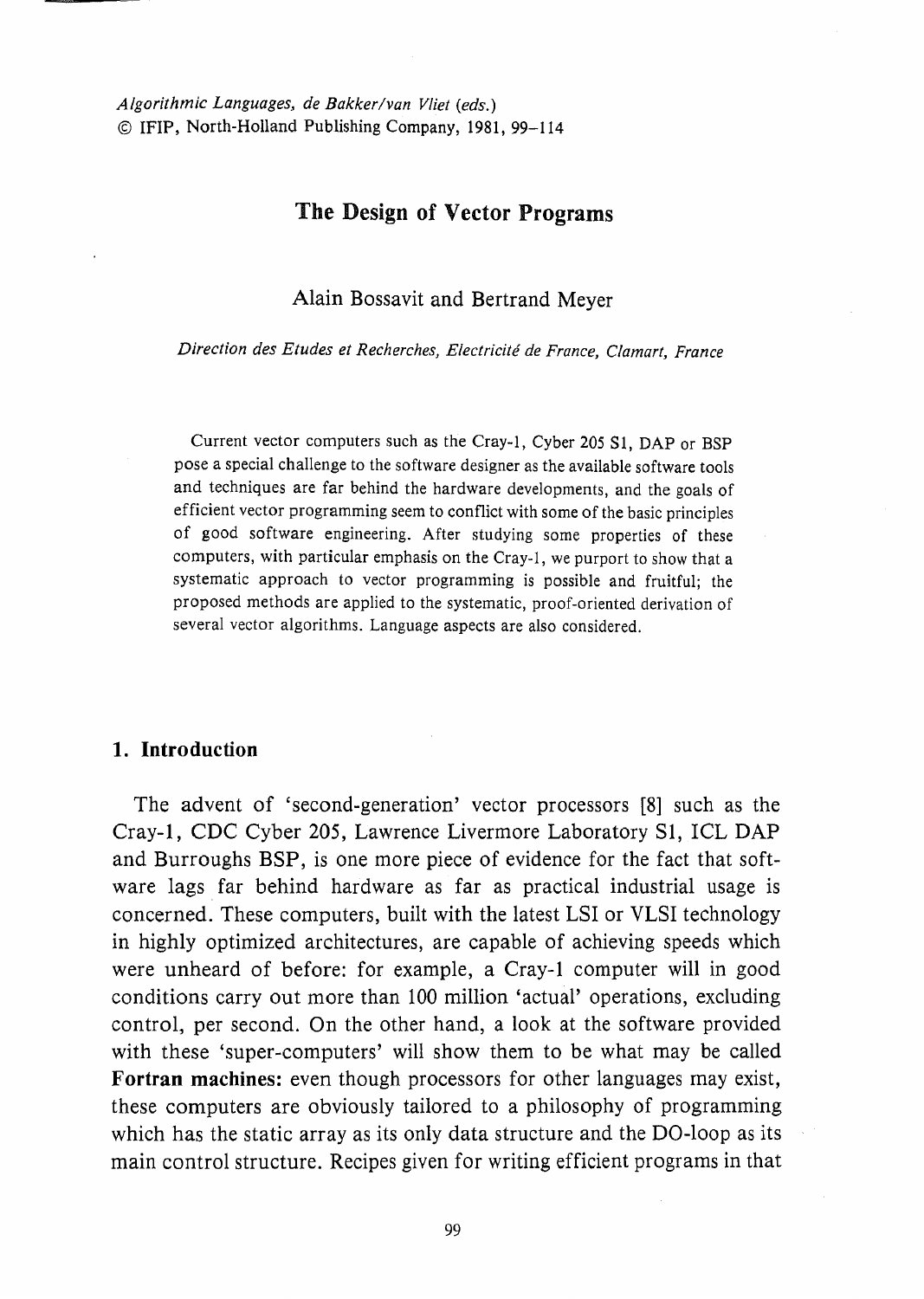framework [6], seem at first glance to be very far from modern ideas about programming, if not incompatible with them.

Vector programming thus appears as a challenge for the software specialist. Areas where advances are needed include the following interrelated topics:

(1) algorithmics (algorithms for vector processing, and methods for finding such algorithms);

(2) program design (how to find program and data structures which will lead to efficient use of supercomputers while ensuring other program qualities such as reliability, clarity, portability, modularity, etc.);

(3) program transformation (methods for adapting existing programs to efficient execution on vector computers);

(4) languages for vector programming;

(5) proof methods.

The aim of this paper is to lay some foundations for a systematic treatment of vector programming. It is mostly concerned with (1) and (2), with a brief discussion of (4).

The particular machine which motivated this study is the Cray-l computer, which seems to be the most widely available among the 'second generation' vector machines, and is quoted as the fastest currently available computer, even in scalar mode [4,8]. Most of the discussion is, however, also valid for the other machines.

In Section 2, we give a software interpretation of the rules which must be obeyed by a computation in order to be able to use the vectorization capabilities of the hardware. In Section 3, we give a more abstract interpretation of these rules in terms of the data types involved. Section 4 discusses language problems. Section 5 is devoted to a study of systematic program construction techniques applied to vector programming; several algorithms, in particular a 'vector Cholesky', are derived.

### 2. Rules for Vectorization

Vector machines require that a program satisfy certain conditions in order to be vectorizable, i.e. amenable to processing in vector, as opposed to scalar, mode. The study of these conditions is particularly interesting in the case of vector computers such as the Cray-l or BSP which accept standard FORTRAN, so that vectorization rests with the compiler rather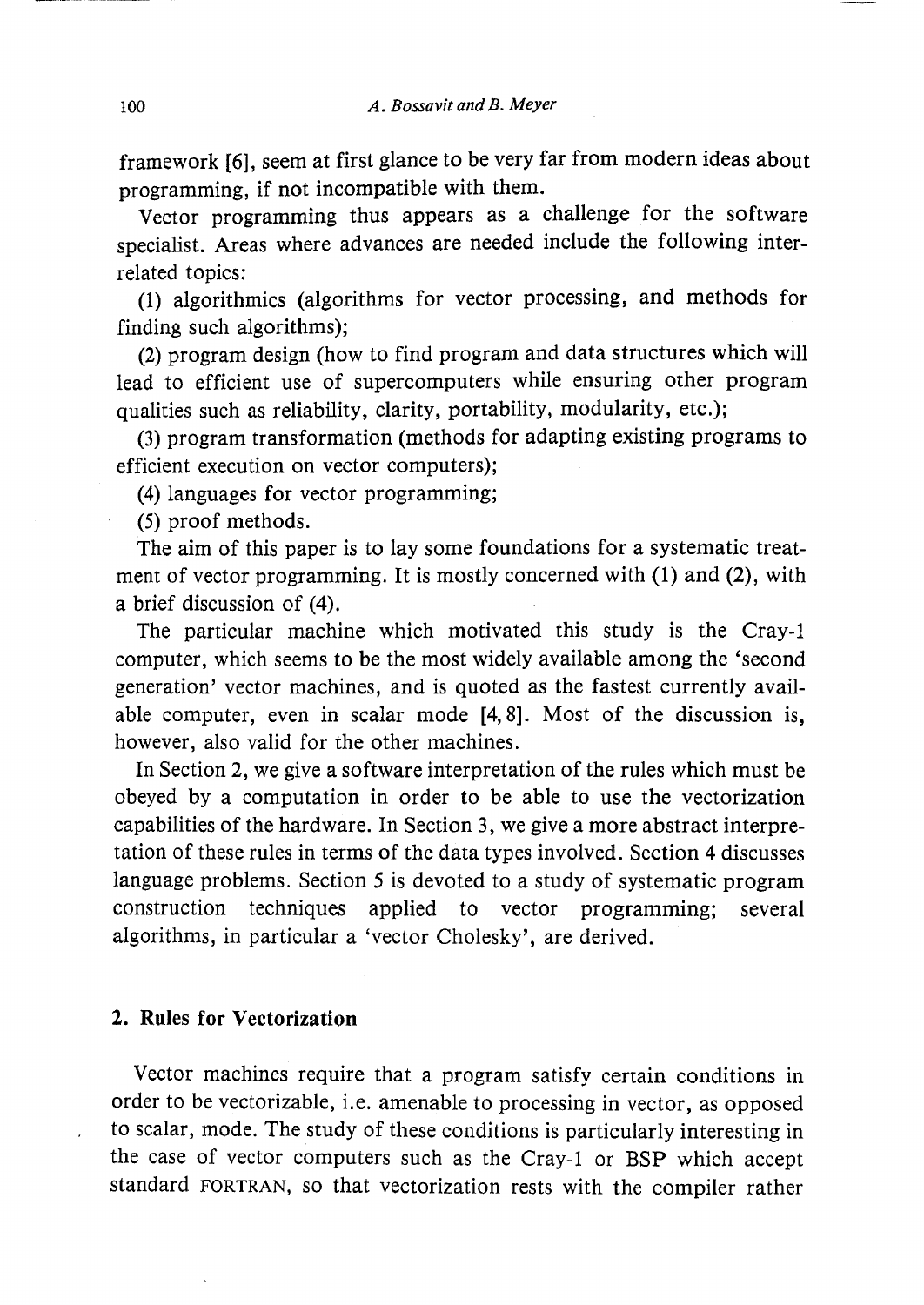than the programmer. Abstracting from machine peculiarities, five basic conditions appear as necessary and sufficient:

- repetitive series of operations;
- primitive operations only;
- regularity;
- no backward dependency;
- no cross dependency.

These conditions are studied in [12] for the Cray case. We shall outline them here in general terms.

## 2.1 .. *Repetitive series oj operations*

The only sequences amenable to vectorization are loops, and, more precisely, *for* loops, i.e. counter loops with a number of executions known at the outset. The for loop control structure, associated with the array data structure, is the software representative of the so-called SIMD *(Single Instruction stream, Multiple Data stream)* mode of restricted parallelism.

## *2.2. Primitive operations only*

With some slight extensions, only assignments and numerical or boolean operations are allowed in a vector loop. This precludes in particular jumps, thence conditional statements other than conditional assignments. The Cray-1 Fortran compiler (CFT) will also inhibit vectorization of a loop containing a subprogram call (except the subprogram is known to CFT as having a vector version) or another loop (thus restricting vectorization to the innermost loops).

## *2.3. Regularity*

For a loop to be vectorizable, it must involve only 'regular' array elements, i.e. elements whose indices follow a strictly defined pattern, so that they can be fetched in advance for vector operations. On the Cyber 205, the only regular elements are those which are stored contiguously; on the Cray-l, a sequence is regular iff the distance between successive elements is constant (but not necessarily 1). Thus only certain types of subarrays may be processed in vector mode.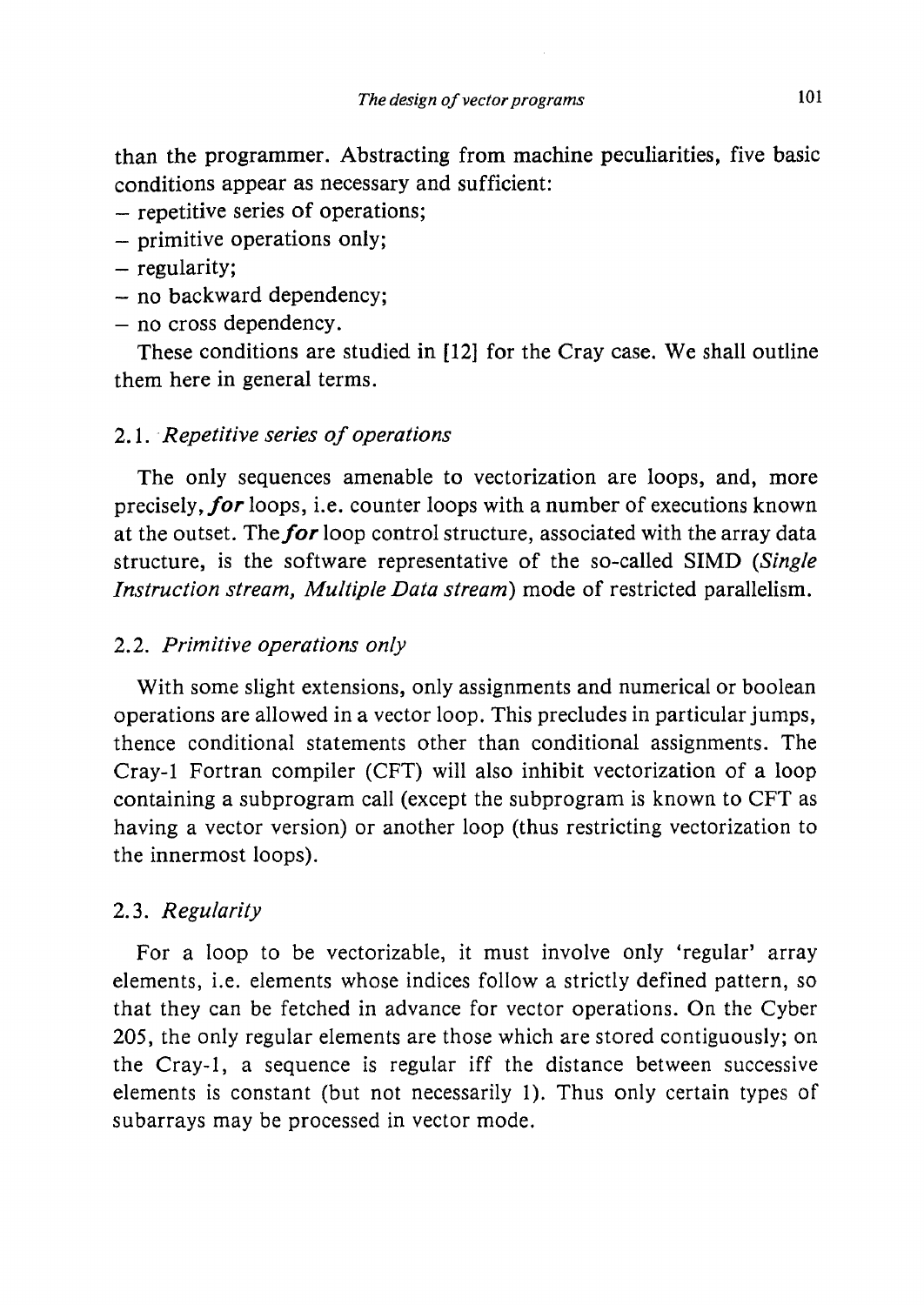#### *2.4. No backward dependency*

Let a loop with *i* as a counter contain the following array element assignment:

$$
a[f_0(i)] := op(b_1[f_1(i)], b_2[f_2(i)], \ldots, b_m[f_m(i)])
$$

where ALGOL-like brackets are used for array elements,  $op$  is some numerical or logical operation, the  $f_k$ 's are linear functions (from the regularity rule), and all arrays are considered as one-dimensional (which is always possible on a machine with a linear store).

This assignment has a backward dependency, which will inhibit vectorization, iff for some  $k$  ( $1 \le k \le m$ )  $b_k$  is a, and for some pair of values p, q in the range of i, the following holds:

## *p*<*q* **and**  $f_k(p) = f_0(q)$ .

In other words, the computation of  $a[f_0(q)]$  will use the value of another element of *a,* which was fetched for updating in some previous iteration. For example, the assignment  $a[i] := a[i-1] + 1$  introduces a backward dependency.

The reason for this rule is that the vector interpretation of such a computation would use the old value of the array element, not the new one as in the standard (sequential) interpretation of the loop.

Note that the vector interpretation makes perfect sense; it is only different from the sequential one.

On the Cray-l the condition is less stringent; a backward dependency will actually arise only if the above condition holds together with

$$
q-64 < p
$$

where 64 is the length of the vector registers, which on the Cray must be used for the operands and results of vector operations (in contrast, the Cyber 205 and BSP work directly on vectors stored in memory). Vector processing on the Cray-l may be considered, for all practical purposes, as successive processing of 64-element vector slices, all elements in a slice being processed in parallel.

An important case of backward dependency occurs when the dependency affects a simple variable (which may be considered as a one-element array, whose index is constant through the loop), i.e. when the loop contains an assignment of the form

$$
x := op(x, b_1[f_1(i)], b_2[f_2(i)], \dots).
$$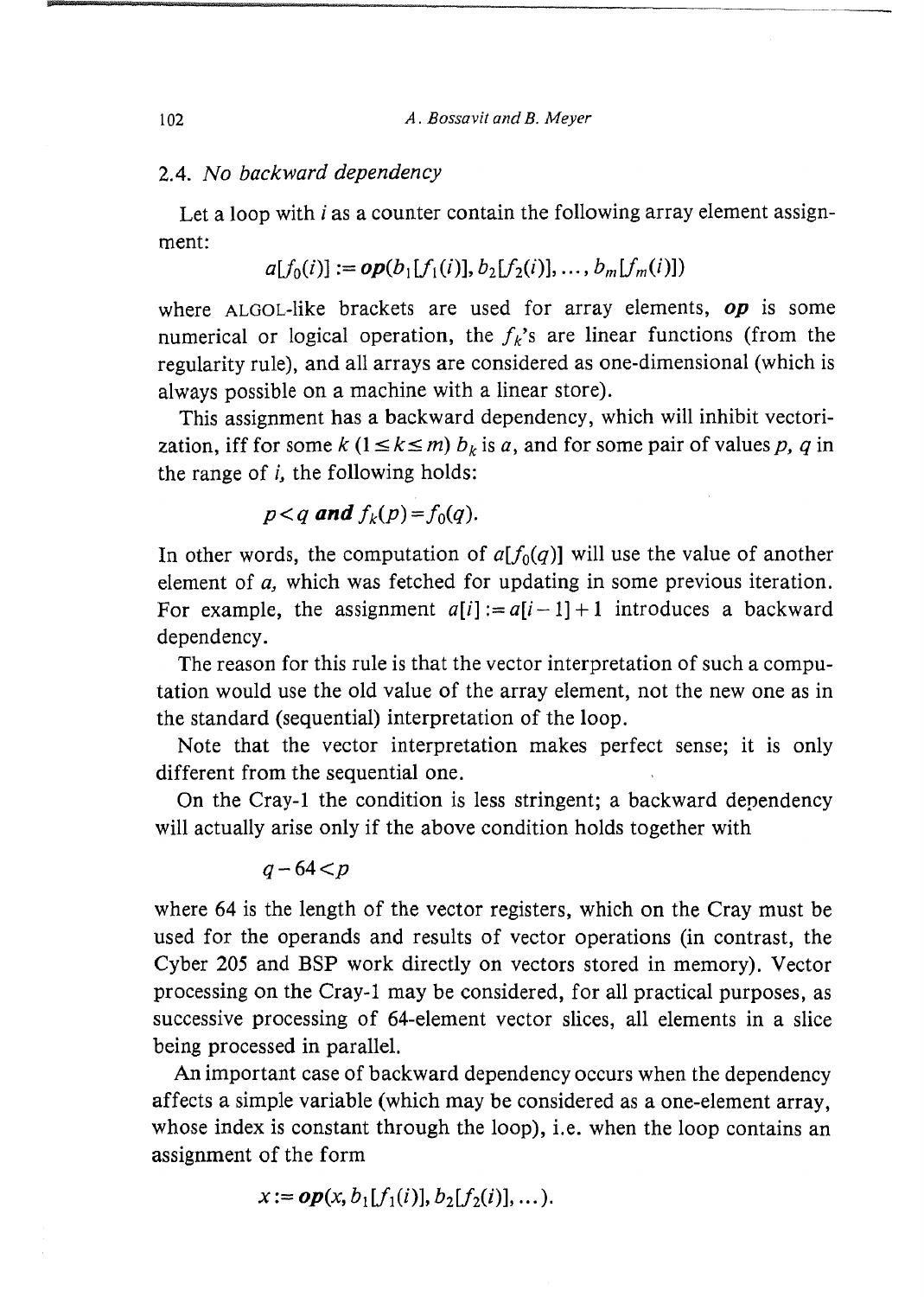Such an operation is called a reduction; it is particularly unfortunate that it should not vectorize, since it corresponds to the very common case of accumulating a result into a variable, as in the computation of the sum of the elements of a vector, or of the scalar (inner) product of two vectors. In practice, techniques exist for reducing the loss of efficiency of reductions as compared to truly vectorizable operations; reductions may thus be thought of as 'pseudo-vectorizable' operations who execute more slowly than vectorizable operations but faster than scalar ones.

#### *2.5. No cross dependency*

Let a loop contain the following assignments:

$$
a[f_0(i)] := op(...);
$$
  
c[g\_0(i)] := op'(..., a[g\_i(i)], ...).

They induce a cross dependency, which will inhibit vectorization, iff for some pair of values *p, q* in the range of i, the following holds:

 $g_1(p) = f_0(q)$ 

with  $|q-p|$  < 64 (on the Cray-1).

For example, the following statements in a loop on *i* will cause a cross dependency:

$$
a[i] := 1;
$$
  $c[i] := a[i+1].$ 

The rule stems from the fact that, due to the limited size of the instruction buffers, long loops may have to be split into several shorter ones in order to be vectorized (by slices of 64 on the Cray); thus the two assignments might end up in two different loops, giving a different semantics for the program. In our example, assuming  $\alpha$  was initially all 0, then c would receive the previous null values in the sequential case and the new unity values in the vector case.

#### 3. Basic Thoughts for a Vector Programming Methodology

Considering the preceding rules, even though they do not include many details which may be found in manufacturers' documentation, it is quite tempting to dismiss them as too low-level and machine-dependent, and A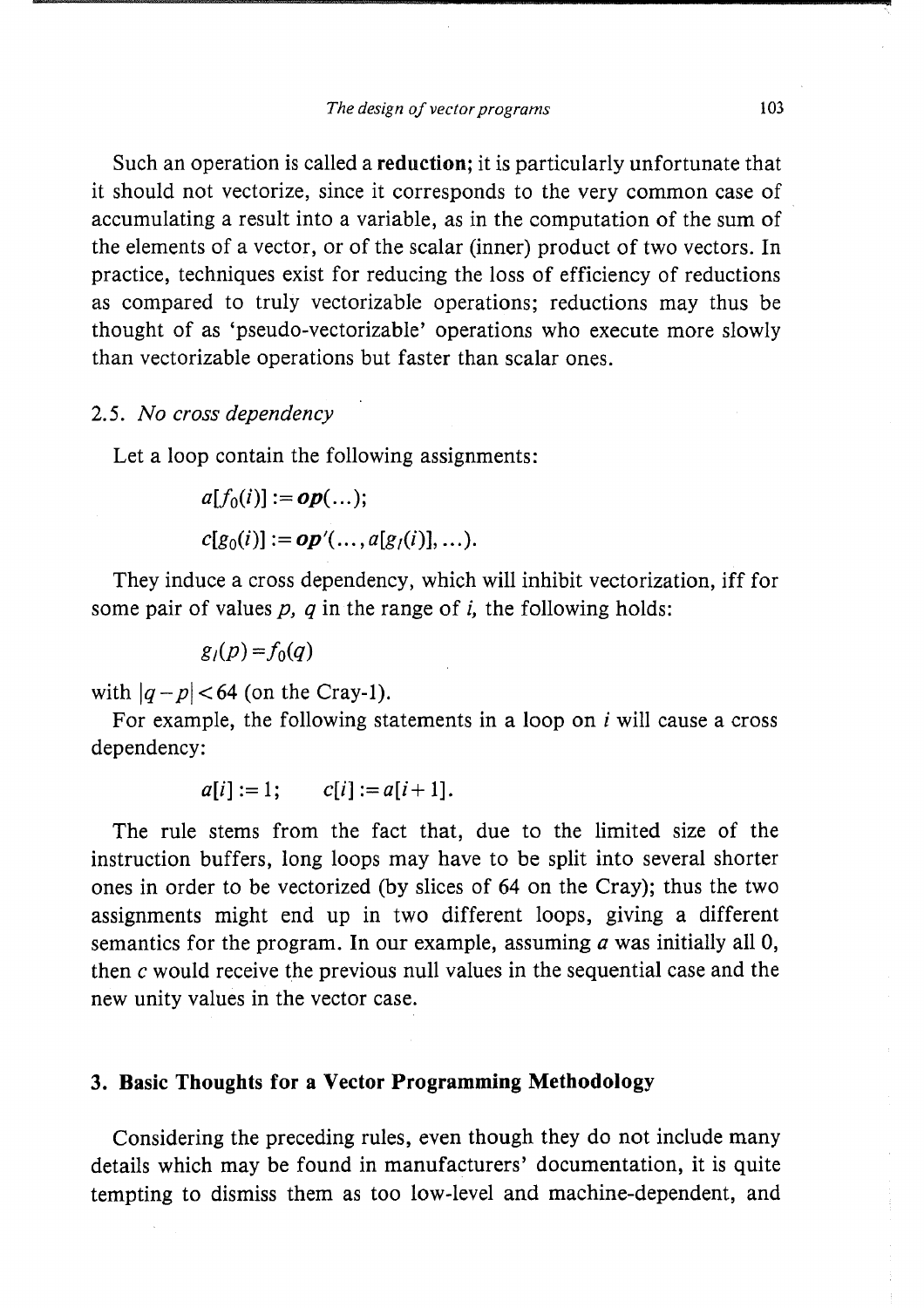104 *A. Bossavit and B. Meyer* 

assert that vector programming is just programming with objects of data type 'vector'. Although we will use this definition as the basis for our approach to vector program construction, it should be pointed out that it is not quite sufficient and that the previous rules, especially the last ones on dependency, must also be taken into account for practical purposes.

Let us illustrate this point with an important vector algorithm: matrix multiplication. Assume c is initialized to zero;  $a, b, c$  have dimensions  $(m, n)$ ,  $(n, p)$  and  $(m, p)$  respectively. The ordinary algorithm will not vectorize (notations are mostly taken from [11]):

for *i* in 1... *m* do  
\nfor *j* in 1... *p* do  
\nfor *k* in 1... *n* do  
\n
$$
\begin{bmatrix}\nfor k in 1.. n do \\
c[i,j]:=c[i,j]+a[i,k]*b[k,j]\n\end{bmatrix}
$$
\n(3.1)

In terms of the preceding rules, we may say that  $c[i,j]$  has a backward dependency on itself (the last line is a reduction). Now if we reverse the loops on  $j$  and  $k$ , the program becomes vectorizable. This in fact means that instead of the 'element' formula which forms the basis for algorithm  $(3.1)$ :

$$
c[i, j] = \sum_{k=1}^{n} a[i, k] * b[k, j]
$$

one relies on the 'vector' formula

$$
c[i, *] = \sum_{k=1}^{n} a[i, k] * b[k, *]
$$

(where  $x[i, *]$  and  $x[*, j]$  respectively denote the *i*th line and *j*th column of matrix  $x$ ).

However, if we applied a purely functional view of vector programming, i.e. obtained a program directly from an 'abstract data type' specification of matrix multiplication, the initial version of our program, as deduced from the last formula, would require, for each line  $i$ ,  $n$  vector variables:

$$
c_1[i, *] := a[i, 1] * b[1, *];
$$
  
\n
$$
c_2[i, *] := a[i, 2] * b[2, *] + c_1[i, *];
$$
  
\n...  
\n
$$
c_m[i, *] := a[i, m] * b[m, *] + c_{m-1}[i, *];
$$
  
\n
$$
c[i, *] := c_m[i, *].
$$

725.·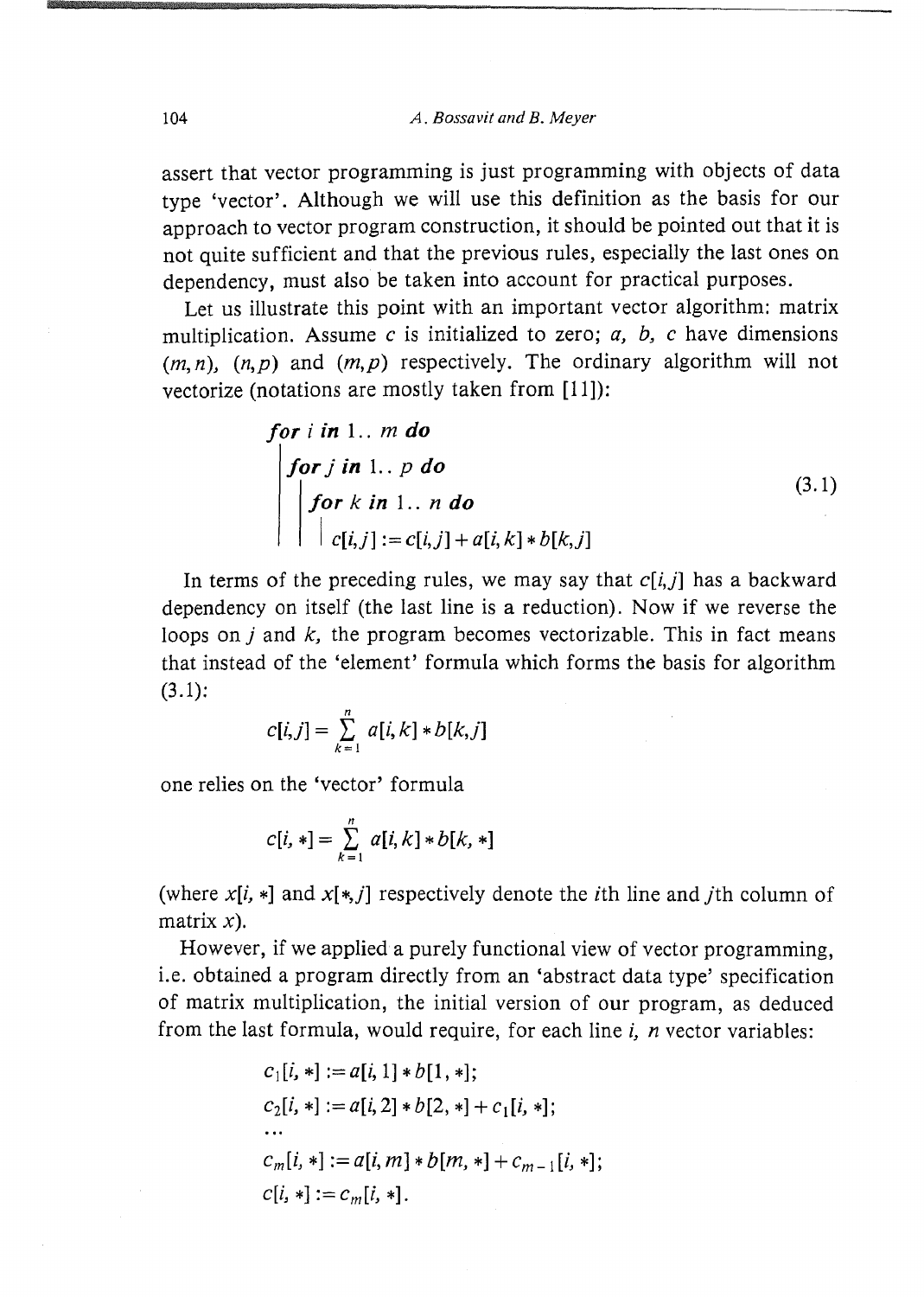For practical reasons (storage) this is excluded; the same variable  $c[i, *]$ has to be used all along. This programming simplification is correct because it does not conflict with the no backward dependency rule, as every operation of the form

$$
c[i, *] := op(c[i, *])
$$

will be implemented as a counter loop whose body is  $c[i, j] := op(c[i, j])$ without any reference to  $c[i, l]$  for  $l \neq j$  (note that the loop counter here is j). This condition guarantees that the vectorized form of the new version (*i.e.*) the standard program where loops on j and  $k$  have been interchanged) is indeed semantically equivalent to the standard program.

Such a condition, which is more restrictive but conceptually simpler than the no backward dependency rule, may be used as a replacement for it in a systematic approach. It can be formalized in the following way, inspired from the presentation of sequences in the specification language Z **[1].** Let VEC X[(n)], for  $n \in \mathbb{N}$  (the set of n-vectors of elements of X) be defined as the set of all total functions from  $1, \ldots, n$  to X. Let & be the functional binary operator such that, if f and g are two functions with the same domain Y, then  $f \& g$  is the function h such that, for any  $y \in Y$ ,  $h(y)$  is the pair  $(f(y), g(y))$ . Then for any binary operation p on X  $(p: X \times X \rightarrow Z$  for some Z) we may define a vector **extension** of p,  $ext(p):$   $VEC[X](n) \times$  $VEC[X](n) \rightarrow VEC[Z](n)$ , whose value for any two vectors v and w in  $vec[X](n)$  is

$$
ext(p)(v, w) = p \circ (v \& w)
$$

where  $\circ$  is functional composition; in other words, for any  $i \in 1, ..., n$ ,

$$
ext(p)(v, w)(i) = p(v(i), w(i)).
$$

It is possible to define in the same way (at least if  $p$  is associative) a vector **reduction** of functionality

$$
red(p): VEC[X] \rightarrow X
$$

where  $red(+) = \sum$ , etc.

We shall interpret the rules of Section 2 as implying that, in designing programs for vector computers, one should work on objects of data type vector, restricting oneself to extension operations as much as possible. When an extension operation cannot be applied, a reduction will still be preferable to operations which would perform arbitrary shifting of indices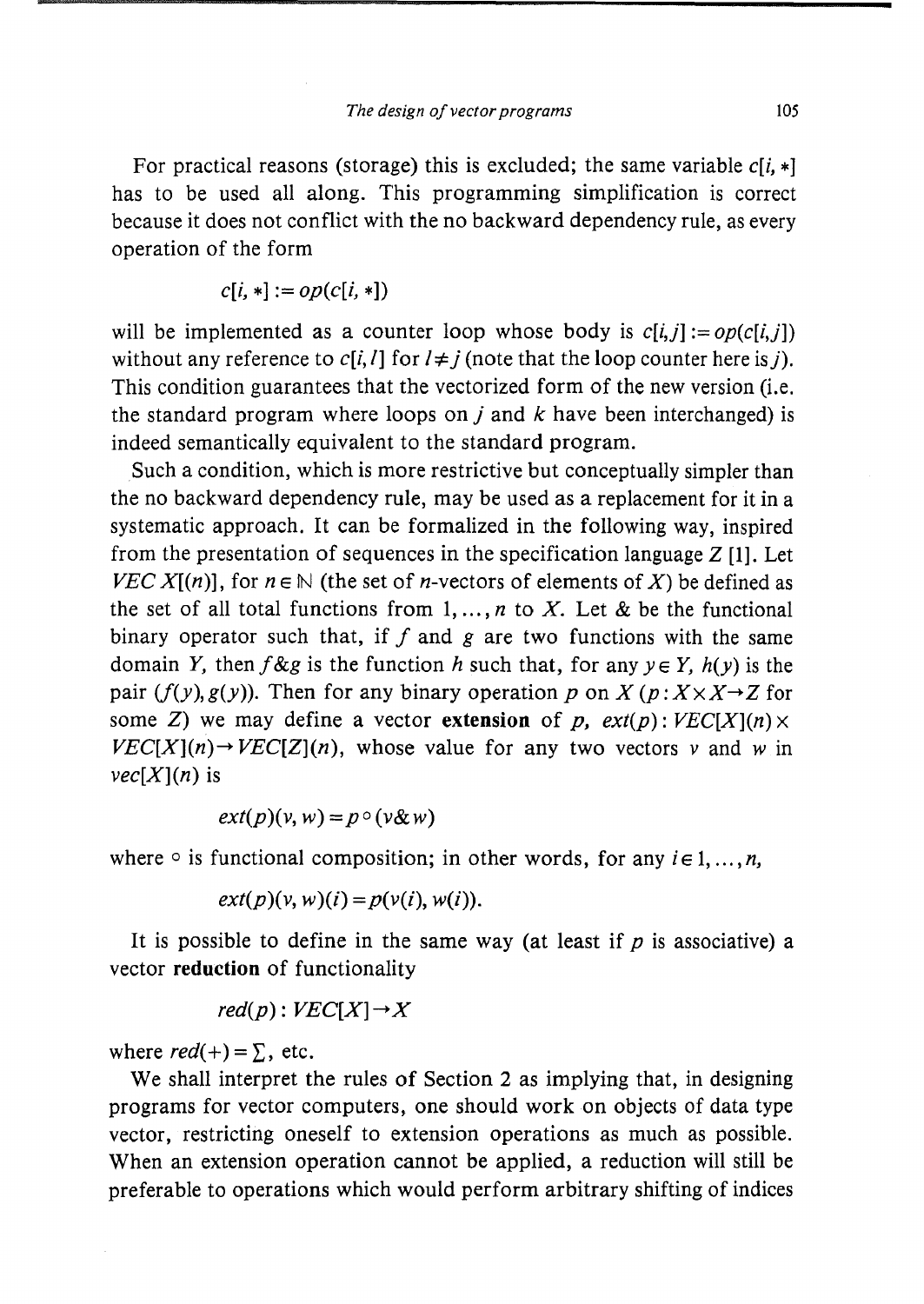(e.g.  $p \circ ((v \circ pred) \& w)$ , where *pred* is the predecessor function on integers, which would give  $p(v(i-1), w(i))$  for any i); such operations would introduce hopeless backward dependencies.

The situation may be depicted using a hierarchy of abstract machines (Fig. 1). At the matrix level, machine MAT offers the operations of matrix algebra: multiplication, inversion, etc. At the vector level, several machines are available to implement these operations: the extension machine EXT, the reduction machine RED, and others. Choosing one of them will lead to a definite algorithm, the scalar machine SCAL, which corresponds to conventional programming languages. It is clear that the standard matrix multiplication algorithm given above (3.1) stems from the RED' machine, while its vectorizable counterpart will come out naturally if one uses the EXT machine.



Fig. 1. Hierarchy of types and virtual machines.

Using the above approach, we will derive vector algorithms by working on vector objects from the beginning. This should lead to programs which are both properly structured and efficient on a vector processor. This should be contrasted with the results obtained through more 'ad hoc' methods. For example Higbie [6], in a paper on how to write code which will vectorize on the Cray, warns that 'overly modular or structured programs' will not be vectorizable (because of the rule which we called 'primitive operations only', precluding subprogram calls inside a vectorizable loop). If this were true, the situation might be considered quite sad for the programmer, forced to choose between structure and vectorization. On

r;<br>;;<br>;<br>;<br>;<br>;<br>;<br>;<br>;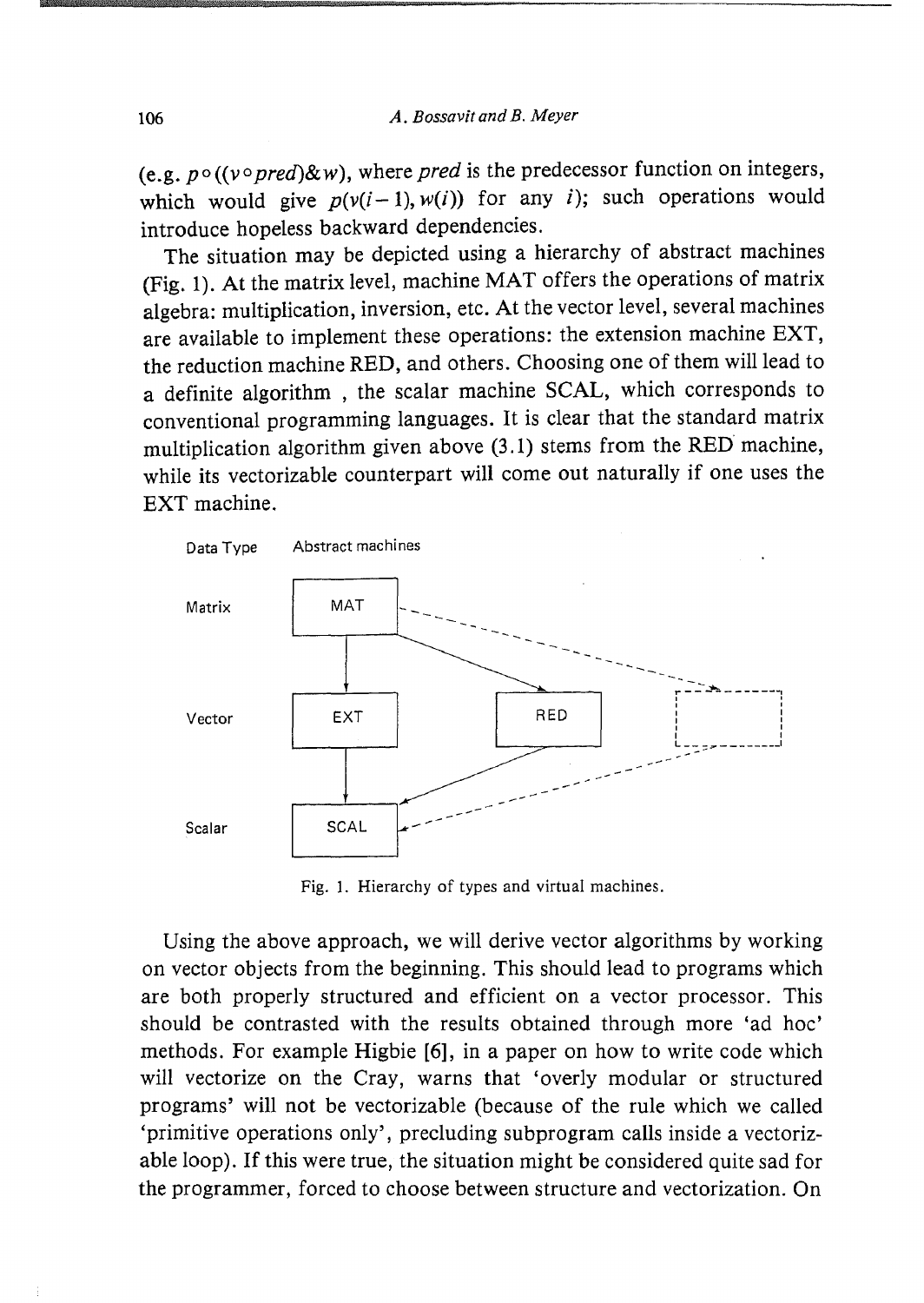the other hand, if one agrees that a program is 'structured' at least as much from its proper adequation of control structure to data structure as from its observance of rules regarding control structure only (e.g. many subprograms, etc.), then the answer is clear: rather than in-line expansion of subprogram calls in loop bodies, one should strive to write subprograms working on entire arrays (to use expressions found in Cray publications, "put the loop in the subroutine rather than the subroutine in the loop"). This will, in effect, implement the 'vector' data type abstraction. If the program is indeed vectorizable, i.e. if it does have vectors as its principal objects, there is a good chance that the version thus 'vectorized' will be clearer and better 'structured' independently of any machine consideration.

### **4. Language Considerations**

Before we turn to the derivation of a few vector algorithms, we must pay some attention to language issues. The Cray approach uses a standard language, FORTRAN, and places the task of detecting vectorizable portions of code upon the compiler. The BSP also has a 'vectorizer' for standard FORTRAN code (an introduction to the techniques used for such program transformations may be found in [10]). Other methods have been used or suggested (see [9] or [14] for a survey); for example, the Cyber 205 supercomputer only vectorizes calls to special array processing subroutines. Perrott [14,15,16] has argued repeatedly in favor of using a language designed specifically for vector programming; he describes such a language, ACTUS, based on PASCAL. This approach can be justified on several grounds:

- In the Cray and BSP approach to optimization, the programmer has to present his code in a 'favorable' way so that the compiler will be able to detect vectorizable pieces of code; he thus has to know the compiler's idiosyncracies in this respect. This, however, has to be balanced with the considerations on program structuring expressed above.
- The search for vectorizable code amounts to de-compilation (reconstructing higher-level vector constructs, such as they might be expressed in ALGOL 68, PL/I or APL, from lower-level FORTRAN scalar operations), which is a rather silly activity;
- It is quite natural to specify the amount of allowable parallelism in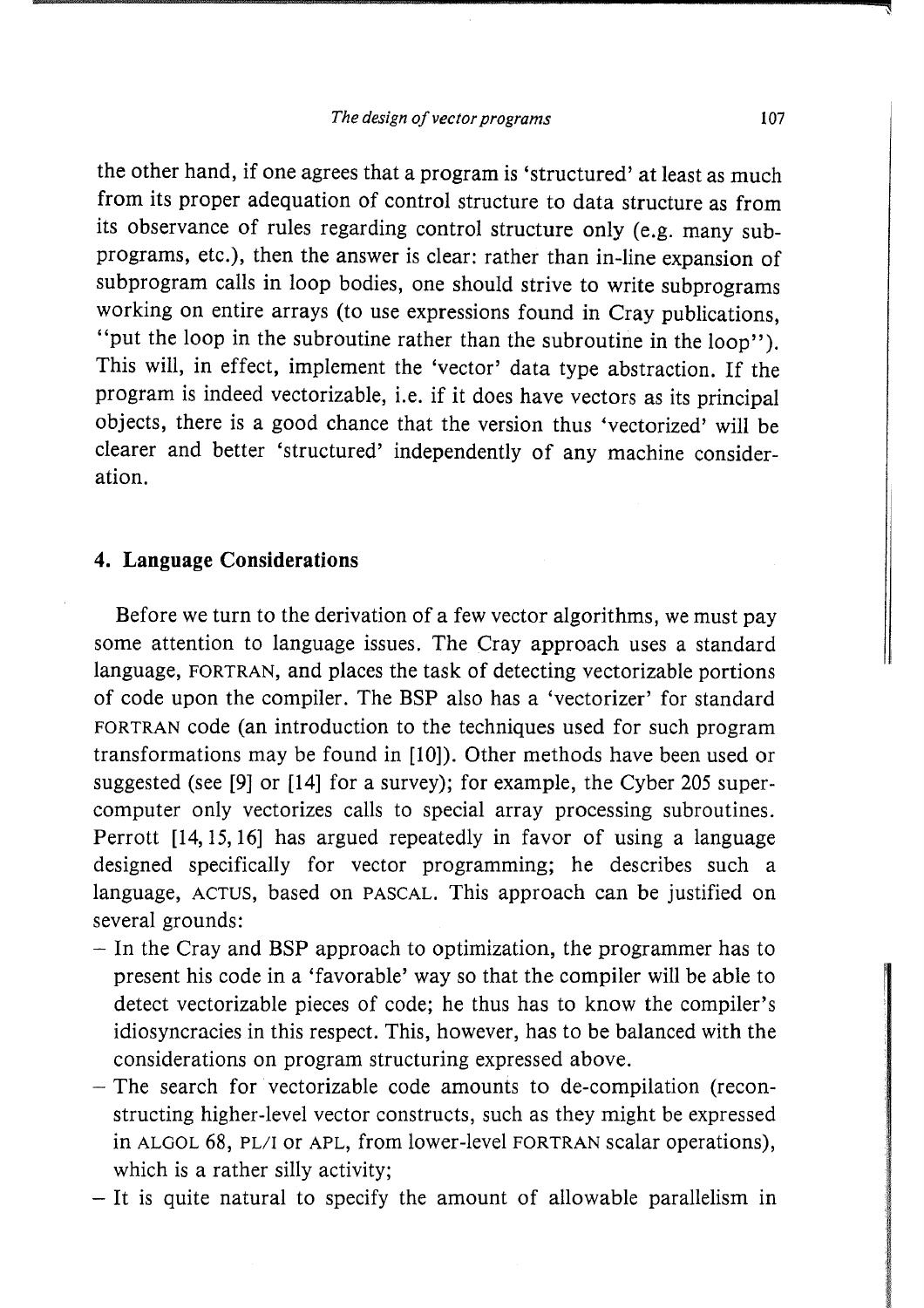connection with the data structure definition rather than with the description of the operations performed on it.

On the other hand, the 'vector language' approach seems extremely difficult to implement in the context of a large scientific computing center (the typical target for supercomputers), where it is not realistic to imagine that programmers will turn to a new language for every new kind of application and every new machine  $-$  especially at a time when concerns for portability are at last making their way into the scientific programming community.

Given the failures experienced by all previous efforts to impose languages other than FORTRAN to this community, it is doubtful that a proposal applying to vector computers would succeed. In view of the current state of the art, the Cray approach seems sensible as far as program coding is concerned. Languages such as ACTUS may, however, be very useful as intermediary notations for vector program design, and we shall use similar ways of expression in the examples which follow.

#### 5. Examples of Systematic Vector Program Construction

We turn now to the application of the principles expounded in Section 3 to the construction of some practical programs. We shall use a method and set of heuristics for constructing programs from specifications which were exposed in [13]. A similar approach was applied to classical (scalar) numerical algorithms in [2].

The following notation will be used in addition to the ones defined in Section 3:

 $-$  *VEC(n)* stands for *VEC*[*REAL*](*n*), the set of vectors of *n* real elements;  $-MTR(m, n)$  is the set of  $(m, n)$  real matrices;

 $-P_1v$ , where  $v \in VEC(n)$  and  $l \leq n$ , is the projection of v on  $VEC(l)$ .

For a matrix  $s \in MTR(m, n)$ , if  $i \leq m$  and  $j \leq n$ , we will consider line  $s[i, *]$ and column  $s[*, j]$  as vectors in  $VEC(m)$  and  $VEC(n)$  respectively.

#### 5.1. Triangular systems

We saw in Section 3 a vector algorithm for matrix multiplication. Let us proceed with the inverse operation: solving linear systems. We first examine triangular systems. This will be a simple example of top-down synthesis of a numerical algorithm.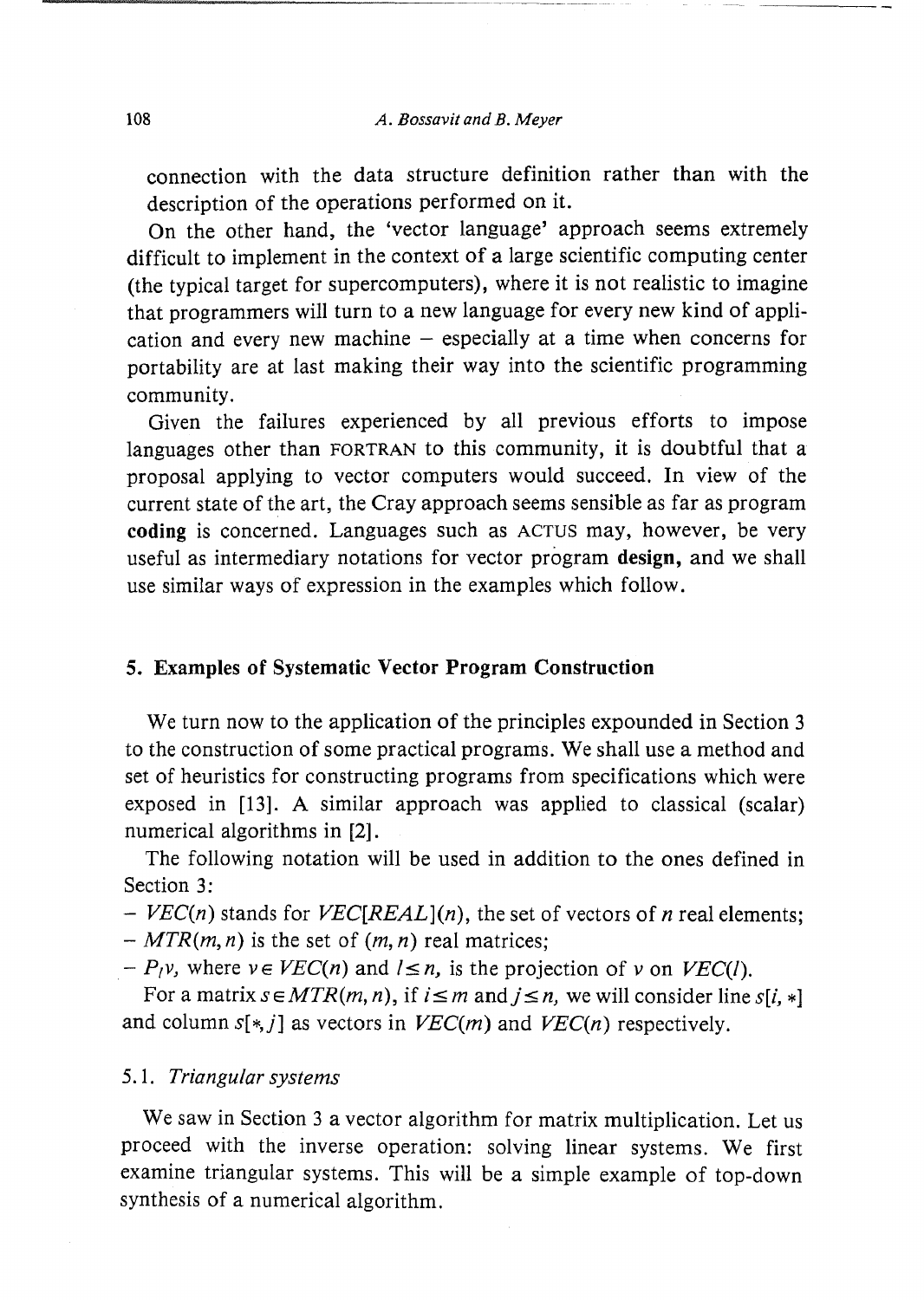The first step in the design of the program (called *trisolv*) is to express it as a matrix algorithm (which could run on the virtual machine MAT):

(P)

\n
$$
\text{in } s \colon MTR(n, n), \ b \colon VEC(n); \ \text{out } x \colon VEC(n);
$$
\n
$$
\{1 \leq i \leq n \Rightarrow P_{i-1}S[*, i] = 0 \ \text{and} \ S[i, i] \neq 0\}
$$

$$
(1 - 1 - 1) \cdot 1 = 0
$$
 and 
$$
S[0,1] \neq 0
$$

(Q) 
$$
\{sx = b, \text{ i.e. }\sum_{k=1}^{n} s[k, k] * x[k] = b\}
$$

We must refine *trisolv* into a predicate transformer (on the vector machine EXT) from the precondition  $(P)$  to the postcondition  $(Q)$ . Let us try twice the heuristic called 'uncoupling' [13], i.e. add an auxiliary vector variable *y*, and an integer one *l*, noticing that

$$
(Q) \Leftrightarrow b = \sum s[*, k] * x[k] \Leftrightarrow (y + \sum_{k \le n} s[*, k] * x[k] = b \text{ and } y = 0)
$$

$$
\Leftrightarrow (y + \sum_{k \le l} s[*, k] * x[k] = b \text{ and } P_{l}y = 0)
$$
  
and  $l = n$ .

So  $(Q) \oplus (I(l)$  and  $l = n$ ) if we set  $I(l) =$  the first term of the and above. Here,  $I(l)$  is a 'weakening' of the exit condition (Q) (which is  $I(n)$ ). We notice that  $I(0)$  can be trivially obtained. Thus a refinement of trisoly, using  $I(l)$  as an invariant and  $l = n$  as the goal (exit condition) will be:

**var** *l*: Integer;  
\n*l* := 0; *y* := *b* {*I*(*l*)}  
\nwhile *l* 
$$
\lt
$$
 *n* **do**  
\n*l* := *l* + 1;  
\n*reestablish I*(*l*);  
\n{*l* = *n* **and I**(*l*)}

This program is correct (by construction): *1(1)* being a loop invariant, it is true after the completion of the loop, and the exit condition  $l = n$  is also true, hence  $I(n)$ . The statement reestablish is now (just as trisoly was, one step backwards) a specification for what is to be done.

Next step: develop *reestablish*. One must go from  $I(l-1)$ , i.e.

$$
y + \sum_{k < l} s[k, k] * x[k] = b \text{ and } P_{l-1}y = 0
$$

to *1(1),* i.e.

$$
y + \sum_{k < l} s[*, k] * x[k] = b - s[*, l] * x[l] \text{ and } P_l y = 0.
$$

1<br>1940 - Paris Louis<br>1940 - Paris Louis II, ann an Aonaich<br>1940 - Paris Louis II, ann an Aonaich<br>1940 - Paris Louis II, ann an Aonaich

I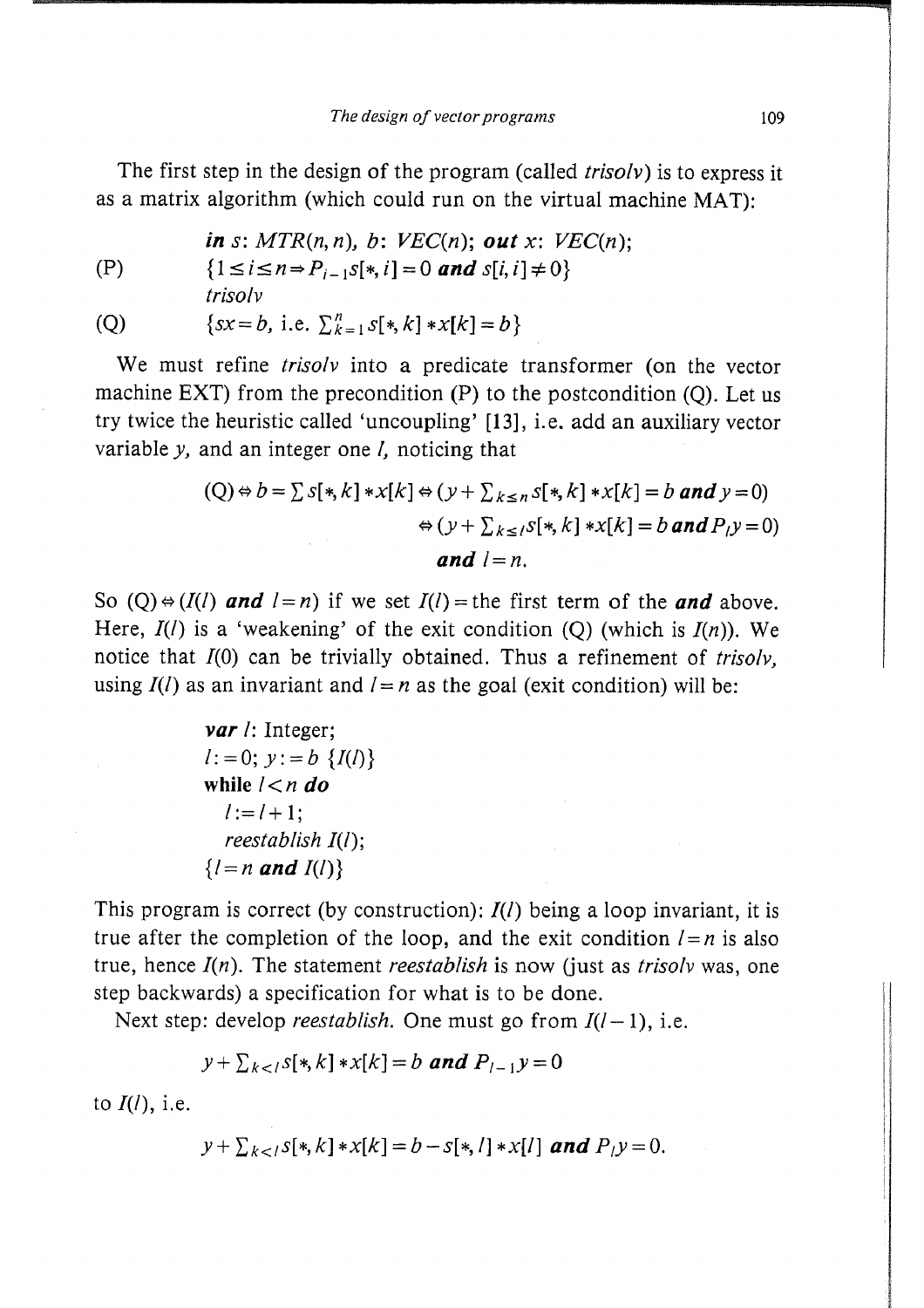Without modifying  $b$ , which is part of the input, we must use the assignment  $y := y - s[*, l]*x[l]$  after an  $x[l]$  such that  $P_l(y - s[*, l]*x[l]) = 0$  has been found. But  $P_{l-1}$ s[\*, *I*] = 0 by hypothesis, and  $P_{l-1}$ y = 0 also. The equation thus becomes  $y[l] - s[*, l]*x[l] = 0$ , thence  $x[l]$ . The final version of the program is:

$$
l := 0; c := b; I(0)
$$
  
\nwhile  $l < n$  do  
\n
$$
\begin{cases}\n l := l + 1; \\
 \{ \text{reestablish } I(l) : \} \\
 x[l] := y[*, l] / s[l, l] \\
 y := y - s[*, l] * x[l]\n\end{cases}
$$

Starting from a matrix specification and aiming at the EXT vector target machine, we have just synthesized a program which must be, by construction, vectorizable.

### *5.2. Vectorized Choleski*

We shall now introduce a more difficult algorithm, Choleski factorization: given a symmetric positive-definite matrix A, find a lower triangular *S* such that  $SS' = A$  (in view of the resolution in two easy steps, using e.g. the above program, of the linear system  $Ax = b$ ). What follows is also valid for the LV factorization.

We again apply systematic top-down synthesis. Here are the successive steps. First the specification, expressed in terms of MAT objects:

*in a: MTR(n, n); out* s: *MTR(n, n);*  (R)  $\{symmetric(a) \text{ and } positive-definite(a)\}\$ *Choleski*   ${1 \le i \le n \Rightarrow P_{i-1}[*, i] = 0}$ (S)  $\{A = SS^t, \text{ i.e. } a = \sum_{k \leq n} s[*, k] * s[*, k]\}$ 

As before, we uncouple  $(S)$ , after introducing the auxiliary variable c of type *MTR(n, n):* 

(S) 
$$
\Leftrightarrow
$$
 ((c +  $\sum_{k \le l} s[x, k] * s[x, k] = a$  and  $P_l c = 0$ ) and  $l = n$ )  
\n $\Leftrightarrow$  (I(l) and  $l = n$ ).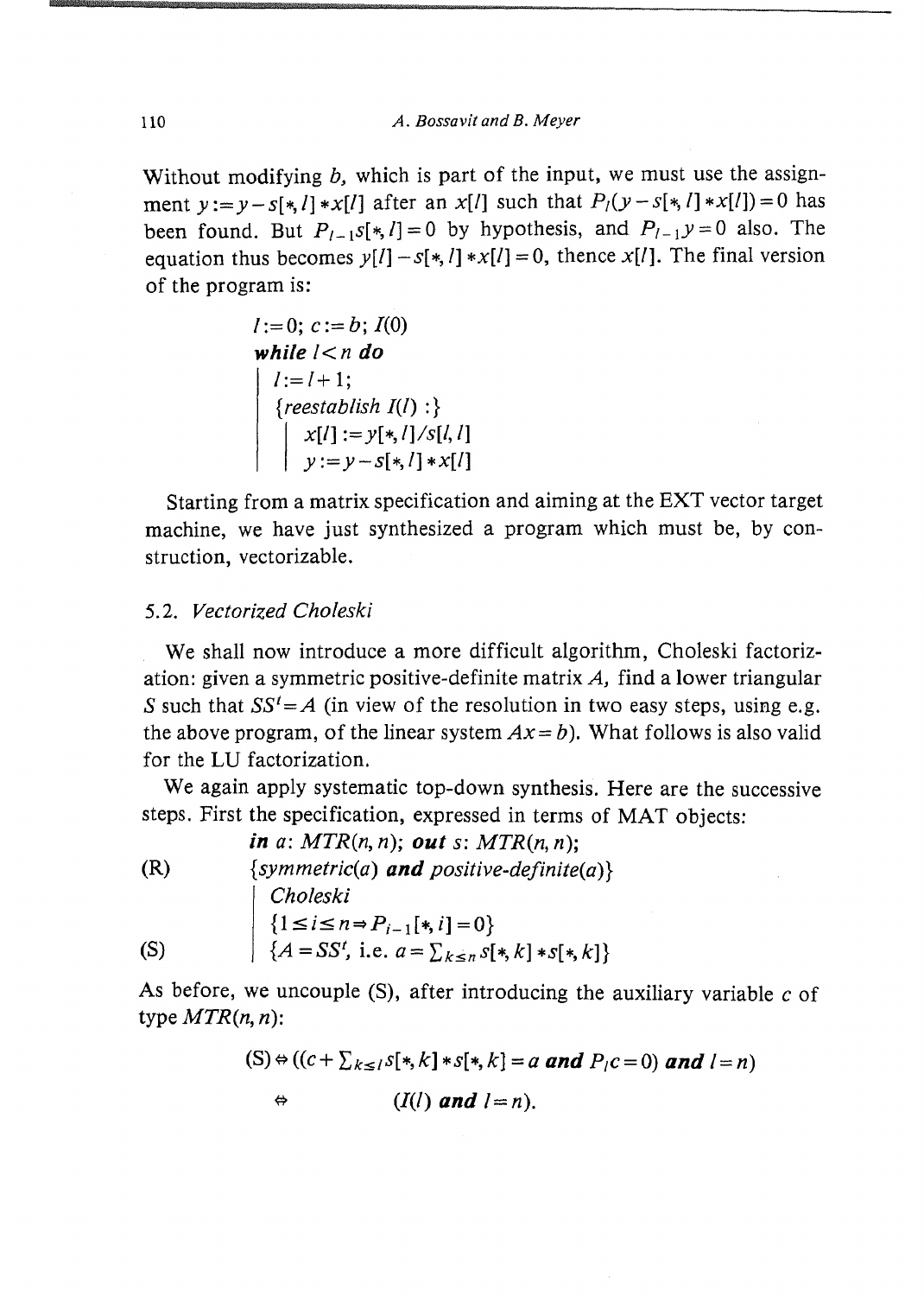The next refinement is, quite naturally:

*l* := 0; *c* := *a*; {*I*(0)}  
\nwhile *l* < *n* **do**  
\n*l* := *l* + 1; {*c* + 
$$
\sum_{k < l} = a
$$
 **and**  $P_{l-1}c = 0$ }  
\n*reestablish I*(*l*);  
\n{*c* +  $\sum_{k < l} = a - s[*,l]*s[*,l]$  **and**  $P_{l}c = 0$ }.

To reestablish  $I(l)$ , one must perform the assignment  $c := c - s[*, l] * s[*, l]$ once an  $s[*, l]$  such that  $P_{l-1}s' = 0$  and

$$
P_{l}(c - s[*, l] * s[*, l]) = 0
$$

has been found. As  $P_{l-1}c = 0$ , row *l* is the only one concerned, and must satisfy *l*-column( $c - s[*, l] * s[*, l] = 0$ , that is to say  $c[l, *]-s[l, l] * s[*, l] = 0$ , which implies (*l* component)

$$
c[l, l] = (s[l, l])^2.
$$

Thence the two instructions for *reestablish*  $I(l)$ :

$$
s[l, l] := sqrt(c[l, l])); s[*, l] := c[l, *]/s[l, l].
$$

As c is symmetric (this fact is itself a loop invariant),  $P_{l-1}c[*,l] = 0$  implies  $P_{l-1} c[l, *]=0$ , therefore  $P_{l-1} s[*, l]=0$ .

The final version will thus be:

*l* := 0; *c* := *a*;  
\nwhile *l* < *n* **do**  
\n*l* := *l* + 1;  
\n
$$
pivot := sqrt(c[l, l]);
$$
\n
$$
s[*, l] := c[l, *]/pivot;
$$
\n
$$
c := c - s[*, l] * s[*, l]
$$

A FORTRAN translation appears on Fig. 2 and 3. It exhibits some of the nice properties of programs resulting from top-down design (high-level built-in documentation, etc.) and the safety guaranteed by the systematic synthesis method.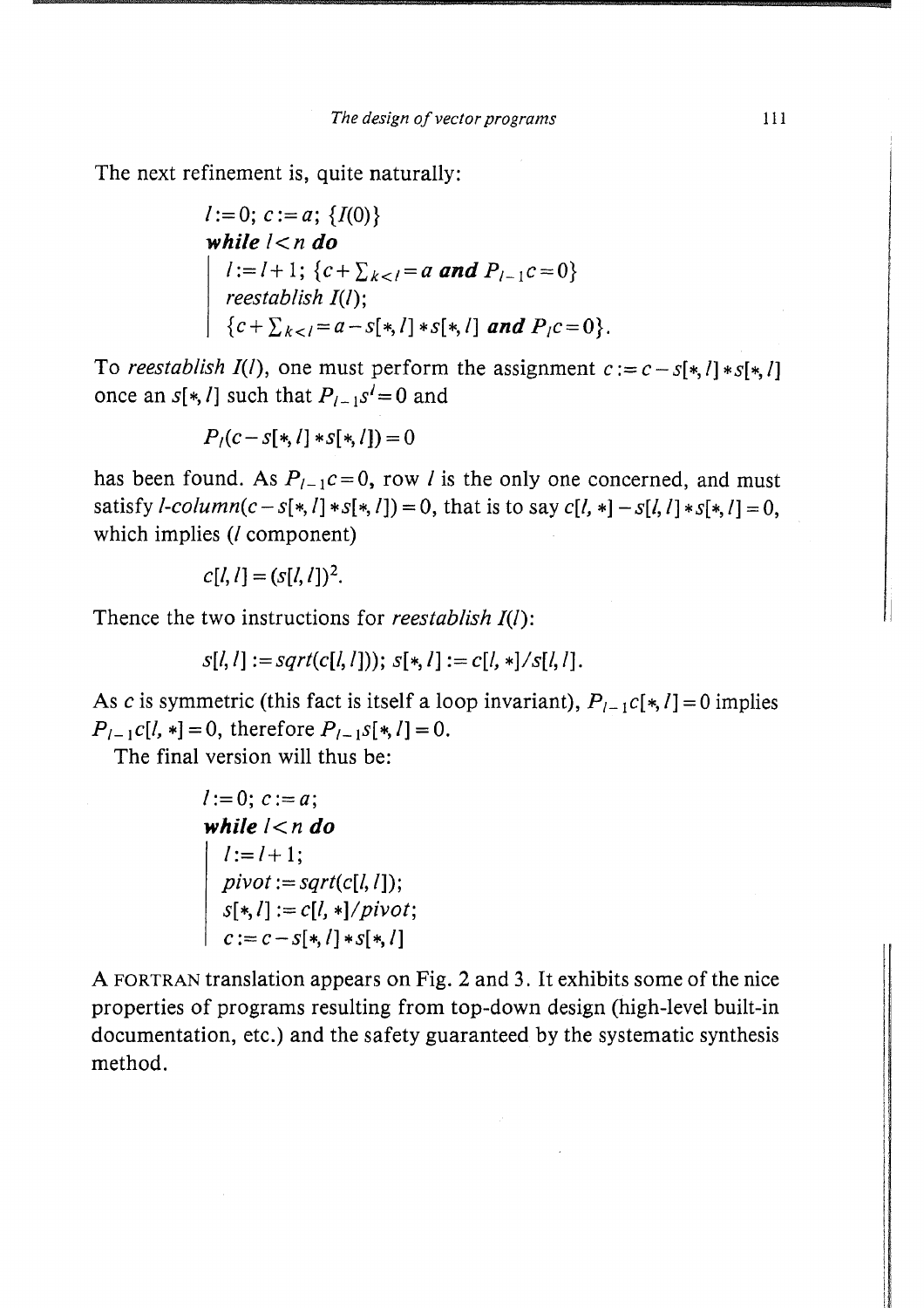|                                                                 | SUBROUTINE                                                                                      |                                                                                                                      |      |                 | CHOVEC<br>(N, A, S, NDF)                                                                                       |
|-----------------------------------------------------------------|-------------------------------------------------------------------------------------------------|----------------------------------------------------------------------------------------------------------------------|------|-----------------|----------------------------------------------------------------------------------------------------------------|
| C                                                               |                                                                                                 |                                                                                                                      |      |                 | conceded conceded conceded conceded conceded conceded conceded conceded conceded conceded conceded conceded co |
| C.                                                              |                                                                                                 |                                                                                                                      |      |                 | C                                                                                                              |
| Ċ                                                               |                                                                                                 |                                                                                                                      |      | <b>FURPOSE:</b> | $\mathbb{C}$                                                                                                   |
| Ċ                                                               |                                                                                                 |                                                                                                                      |      |                 | $\mathbb C$                                                                                                    |
| C                                                               |                                                                                                 |                                                                                                                      |      |                 | $\mathbf C$<br>FACTORIZATION OF A SYMMETRIC MATRIX, VECTORIZABLE VERSION.<br>С                                 |
| c                                                               |                                                                                                 |                                                                                                                      |      |                 |                                                                                                                |
| C.                                                              |                                                                                                 |                                                                                                                      |      |                 |                                                                                                                |
| C                                                               | INFUT                                                                                           |                                                                                                                      |      |                 |                                                                                                                |
| C.                                                              |                                                                                                 |                                                                                                                      |      |                 |                                                                                                                |
| C                                                               |                                                                                                 | INTEGER                                                                                                              | N    |                 | Order of the matrix A                                                                                          |
|                                                                 |                                                                                                 | <b>REAL</b>                                                                                                          | A.   | (1)             |                                                                                                                |
| C                                                               |                                                                                                 |                                                                                                                      |      |                 | Array of the entries of A. Aij is at                                                                           |
| c                                                               |                                                                                                 |                                                                                                                      |      |                 | the position ((J - 1)(2N - J) + 2I)/2.<br>("column-symmetric storage mode")                                    |
| c<br>C                                                          | OUTPUT                                                                                          |                                                                                                                      |      |                 |                                                                                                                |
| C                                                               |                                                                                                 |                                                                                                                      |      |                 |                                                                                                                |
|                                                                 |                                                                                                 | <b>REAL</b>                                                                                                          | S.   | (1)             |                                                                                                                |
| C                                                               |                                                                                                 |                                                                                                                      |      |                 | Array of the entries of A. Aij is at                                                                           |
| C<br>C                                                          |                                                                                                 |                                                                                                                      |      |                 | the position (( $J = 1$ ) (2N = J) + 2I)/2<br>On exit, if NDP = $N$ , $A = S$ tr(S)RT                          |
|                                                                 |                                                                                                 | INTEGER                                                                                                              | NDF. |                 |                                                                                                                |
| Ċ                                                               |                                                                                                 |                                                                                                                      |      |                 | Number of columns actually taken into                                                                          |
| C                                                               |                                                                                                 |                                                                                                                      |      |                 | account during the factorization.                                                                              |
| Ċ                                                               |                                                                                                 |                                                                                                                      |      |                 | If NDP ( N, a non-positive radix ap-<br>peared in the treatment of column                                      |
| C<br>C                                                          |                                                                                                 |                                                                                                                      |      |                 | $NDF + 1$                                                                                                      |
| Ċ                                                               |                                                                                                 | .<br>Litt with mit mas van den was was verk kief van den van twee klip die verk was twee van den den van van van van |      |                 |                                                                                                                |
| C                                                               |                                                                                                 |                                                                                                                      |      |                 |                                                                                                                |
| C<br>C                                                          | LOCAL VARIABLES:<br>INTEGER L. NNP1S2, ADRLL, ADRUL, ADRUU, I, U, LP1<br>REAL PIVOT, MUL, RADIC |                                                                                                                      |      |                 |                                                                                                                |
|                                                                 |                                                                                                 |                                                                                                                      |      |                 |                                                                                                                |
| C<br>C<br>C                                                     | ARITHMETIC FUNCTION:                                                                            |                                                                                                                      |      |                 |                                                                                                                |
| INTEGER ADDRESS<br>ADRESS(I, J) = $((J - 1)*(2*N - J) + 2*1)/2$ |                                                                                                 |                                                                                                                      |      |                 |                                                                                                                |
| C                                                               |                                                                                                 |                                                                                                                      |      |                 |                                                                                                                |

Fig. 2. Head of the vectorizable Choleski program (FORTRAN).

#### **6. Conclusion**

 $\sim$ 

**The field of numerical and scientific programming, although the oldest and one of the best established among the application domains of computers, has shown strong resistance to the practical implementation of software research and advances in programming methodology. With the** 

m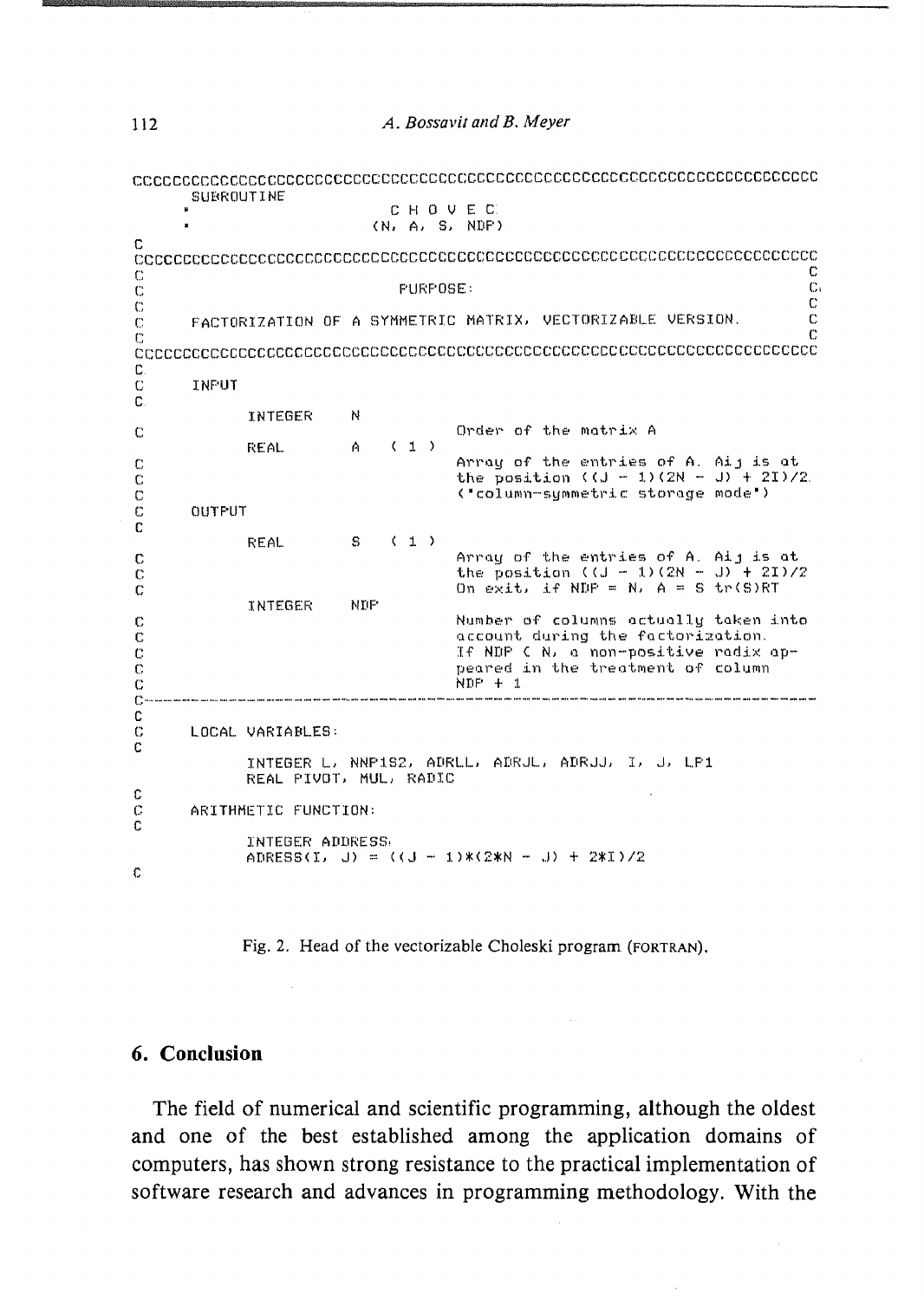```
c-----------------------------------------------------------------------
C 
           NIP = 0C:i. (--- 0 ; 
           L = 0C = C C = - A;
           NNP1S2:::: (N*(N + 1»/2 
           DQ_1 I = 1. NNF1S21 \quad S(I) = A(I)<br>C - The arra
C = -T The array S contains both C and A.<br>C and B is C and C and C and C and A.
C while i \in n do 2 IF (L *GE* N) (
2 IF (L "GE" N) GOTO 7<br>C i (---i + 1 ;
           Ci C--- i + 1 ; 
                L = L + 1AURL = ADRESS(L, L)C pivot C--- sqrt(C11);
                 RADIC = SGADRLL)IF CRADIC "LE" 0") GOTO 7 
r -- Exception if A is not positive definite 
                PIVOT = SQRT(RADIC)
                NDF = LC 81 (--- Cl/pivot ;
                DQ = 3 I = L. N
\begin{array}{lll} 3 & \text{S(ADRLL + I - L)} = \text{S(ADRLL + I - L)/P1VOT} \end{array}C C --- C - S1 * S1 ;
                LPI = L + 1IF CLPl " EQ" N) GOTO 6 
                DO 5 J = LPI, NAPRJJ = ADRESS(J, J)ADRJL = ADRESS(J, L)MUL = S(ADRJL)DQ 4 I = J, N
                           S(AIRJJ+I-J) = S(ADRJJ+I-J) - MUL*S(AIRJL+I-J)C --- This loop is the only vectorizable one<br>CONTINUE
4 CONTINUE<br>5 CONTINUE
5 CONTINUE<br>6 CONTINUE
               CONTINUE
           GOTO 2 
"7 RETURN 
      END
```
Fig. 3. Body of the Choleski program.

**popularization of new 'number-crunching' machines, there is again a strong temptation to go back to low-level, machine-dependent, programming techniques, and to dismiss any attempts at better software engineering as incompatible with the efficient use of these very fast computers. We hope to have shown that such an attitude has no justification, and that systematic methods can be applied for the rational and efficient use of this new technology.**